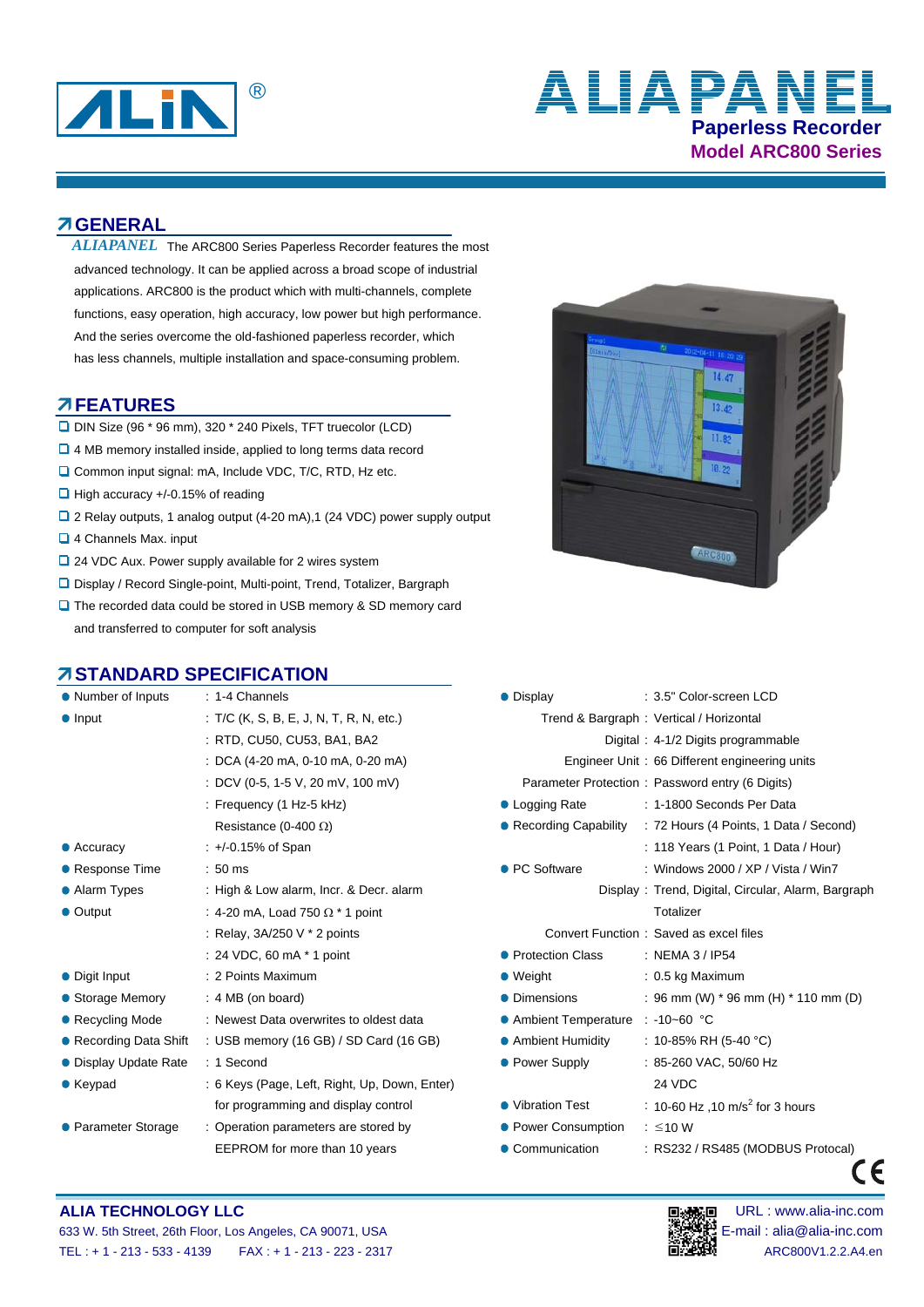### **Functions**









# **Z DIMENSIONS**





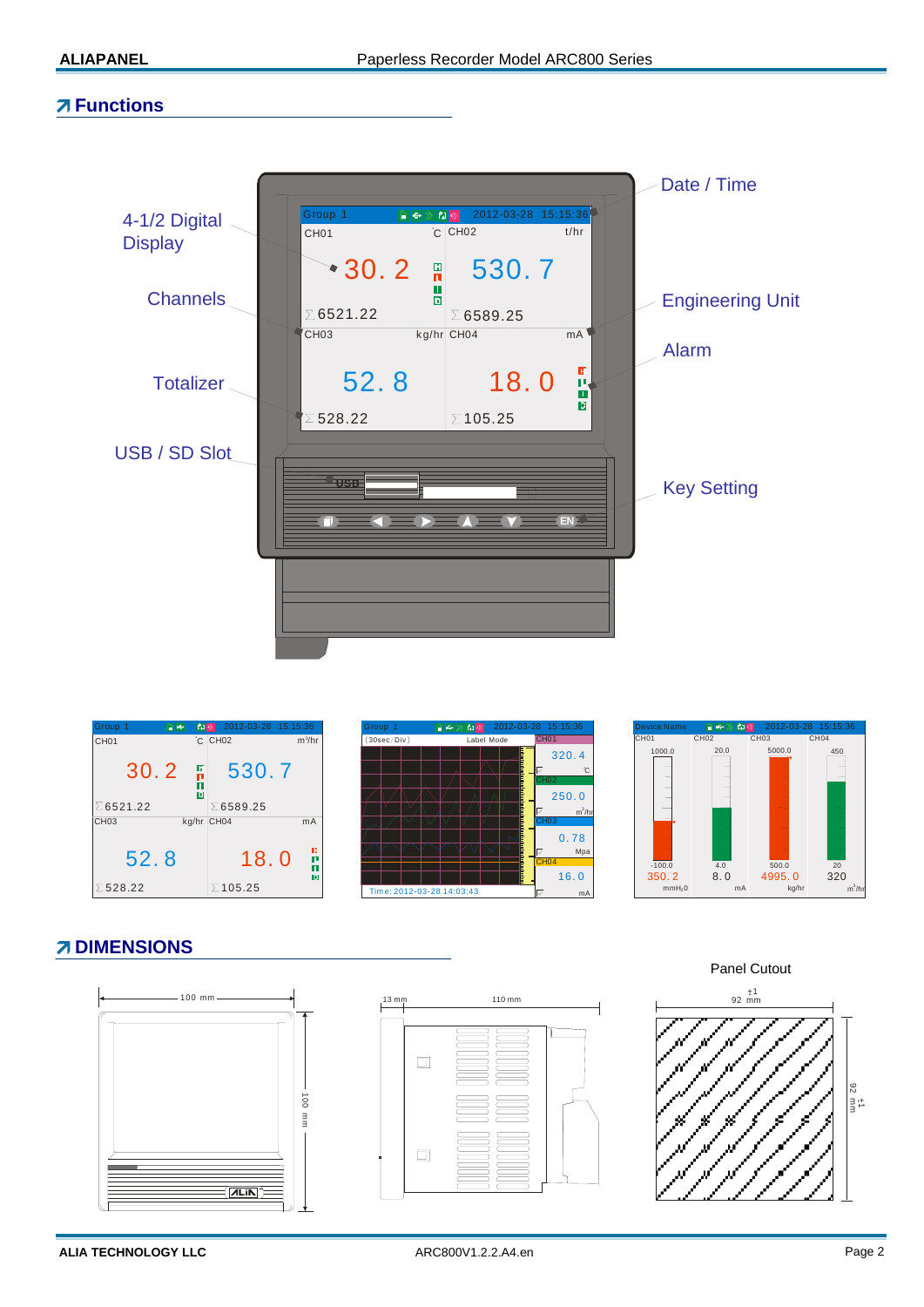### **WIRING DIAGRAM**